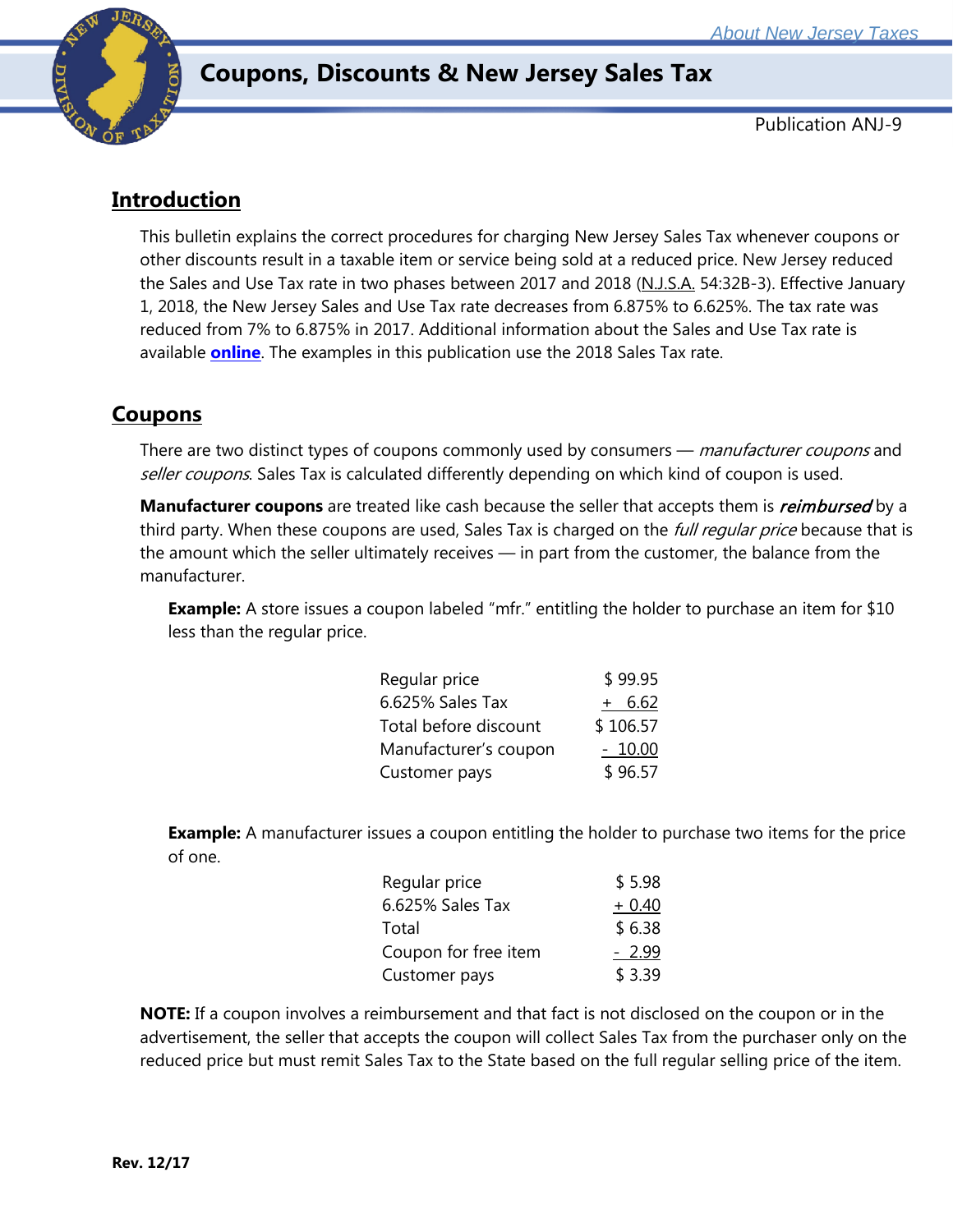**Seller coupons** are issued by the seller, rather than by the manufacturer. Whenever a transaction includes the use of a seller coupon, tax is charged *only on the discounted price* of the item being purchased, since the seller is not reimbursed for the value of the coupon.

**Example:** A store issues a coupon entitling the holder to purchase a product for 50 cents less than the regular price.

| Regular price       | \$2.37  |
|---------------------|---------|
| <b>Store Coupon</b> | $-0.50$ |
| Taxable receipt     | \$1.87  |
| 6.625% Sales Tax    | $+0.12$ |
| Customer pays       | \$1.99  |

**Example:** A store issues a coupon entitling the holder to purchase two items for the price of one.

| Regular price for two items | \$1.58  |
|-----------------------------|---------|
| Store Coupon for free item  | $-0.79$ |
| Taxable receipt             | \$0.79  |
| 6.625% Sales Tax            | $+0.05$ |
| Customer pays               | \$0.84  |
|                             |         |

#### **Discounts**

Whenever a taxable item is purchased "on sale" and no coupon is required for the discount, Sales Tax is due only on the discounted price. If a coupon is required, see Seller Coupons and Manufacturer Coupons above.

**Example:** Ann purchases a new television for \$350. The regular ticket price of the item is \$450. No coupon is required for the \$100 discount. The total cost to Ann is \$373.19 (\$350 for the TV plus \$23.19 Sales Tax).

#### **Free Offers**

When a store or manufacturer offers a taxable item free with no coupon required, Sales Tax should not be charged on the free item. If a coupon is required, see Seller Coupons and Manufacturer Coupons above.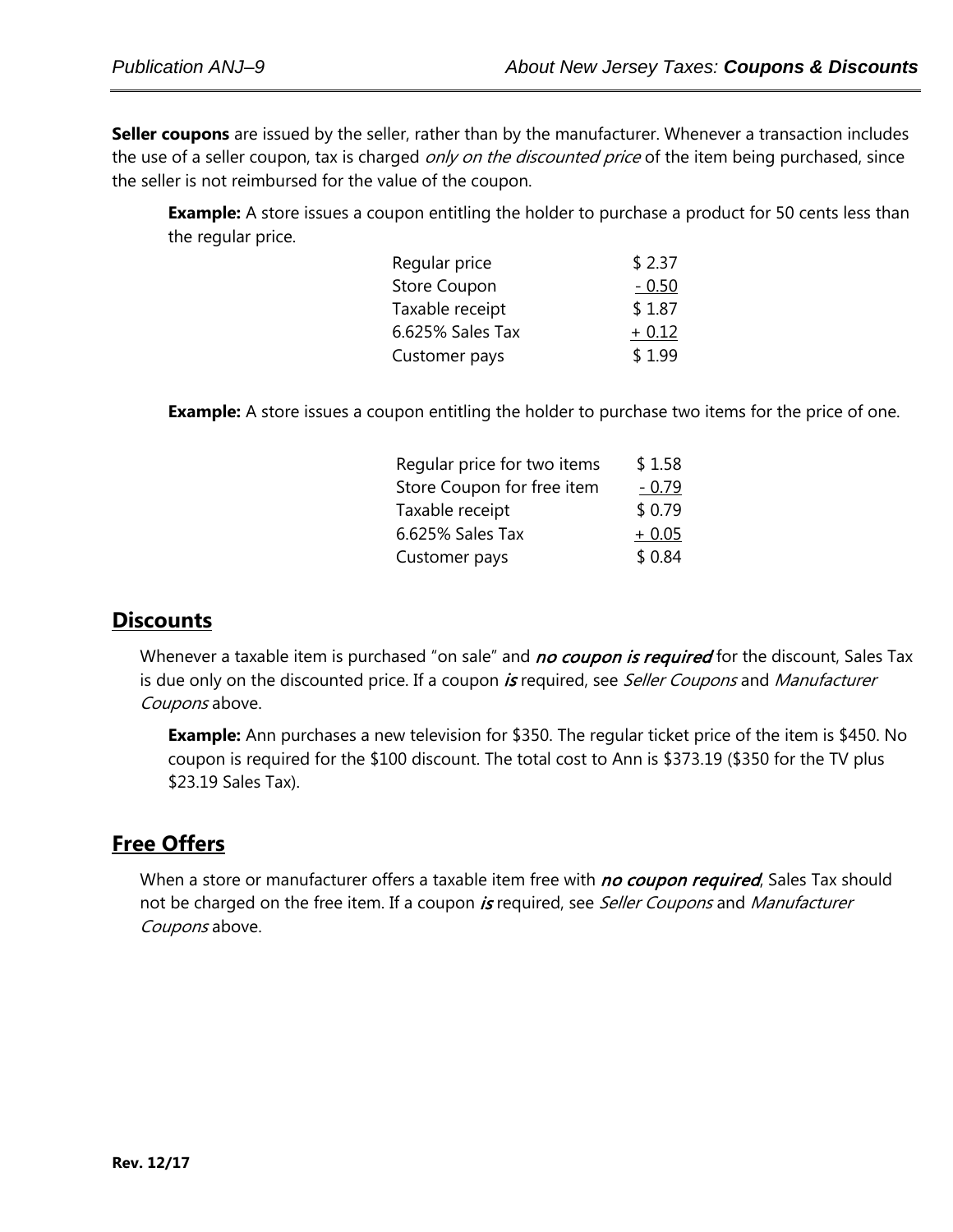### **Supermarket Club Cards**

Often, supermarkets issue customers a store card that can be used to receive discounts on certain items. Discounts obtained through such cards are treated the same as discounts with store coupons. Thus, Sales Tax is due on the discounted amount.

#### **Buy One Get One**

If **no coupon** is required to obtain two taxable items for the price of one (or three for the price of two, etc.), Sales Tax should be charged only on the amount that the customer actually pays. If a coupon is required, see Seller Coupons and Manufacturer Coupons above.

**Example:** Rick buys two paperback books, each book costing \$4.95, on a "buy one, get one free" offer. No coupon is required for the discount. The cost to Rick is \$4.95 plus 33 cents Sales Tax (6.625% of \$4.95).

#### **Early Payment (Term) Discounts**

Sellers often offer their customers a discount for early payment. For example, the term "2/10, net/30" means that the purchaser may take a 2% discount off the selling price if payment is made within 10 days, but no discount is allowed thereafter and the full invoice amount is due within 30 days. Sales Tax is charged on the discounted price if the customer chooses to take advantage of the discount.

#### **Trade-Ins**

A trade-in is a discount that occurs when a customer gives the retailer a used item that the retailer will hold for sale in exchange for credit against the purchase of a new product of the same kind. In transactions that include a trade-in, Sales Tax is charged on the net purchase price, which is the price to the customer after the amount of the trade-in allowance has been deducted from the regular selling price.

**Example:** An automobile dealer allows a customer an \$800 trade-in allowance against the purchase price of a used car. The sales invoice would look something like this:

| Used car sticker price | \$8,900.00 |
|------------------------|------------|
| Trade-in allowance     | $-800.00$  |
| Taxable receipt        | \$8,100.00 |
| 6.625% Sales Tax       | $+536.63$  |
| Customer pays          | \$8,636.63 |

Sales Tax is not charged on the full price in this case because the seller will collect the balance of tax later, when the traded-in item is resold. **NOTE:** The law permits this discount only when the item taken in trade is of the same kind as the one being purchased **and** the retailer intends to resell it. The dealer